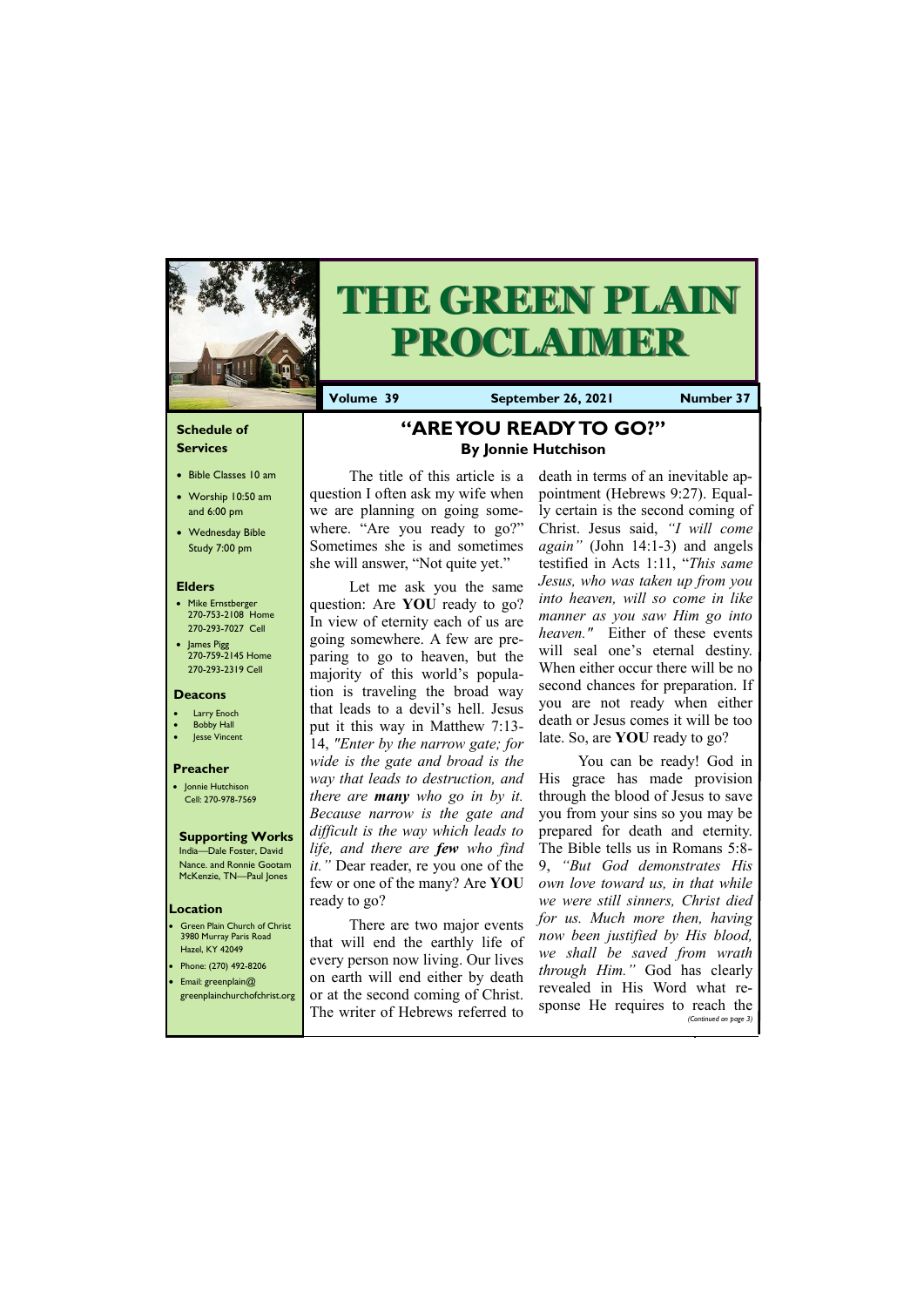### NEWS AND NOTES

*REMEMBER IN PRAYER: Green Plain members*: Faye Travis , Peggy Jarvis, Joanne Barnes, Maxine Pool, Hayes and Marjorie Grady, Jim Fielder, Griselda Adams, Larry Enoch, Mary and Jim Lowrie and Mary and Jesse Vincent.

*Family and Friends:* Teresa Tacker, Betty Pond, Bryan White, Kenneth Mizell, Dale Pentecost, Brett Wyatt, Charlotte Parker, Roger Rhoades,, Joel White, Mary Lou Joseph and Jennie Pool. Please let us know of those who have improved or any one who needs to be added to this list.

- **COVID INFO:** Our Covid safety measures remain in effect for our worship services and Bible classes. It is recommended that we wear our masks, social distance and refrain from hand shakes and hugs. Let us consider one another's safety and act accordingly.
- **PANTRY ITEMS September 2021: 5—Apple Sauce; 12—Canned Tomatoes; 19— Soups; 26—Canned Fruit Juices.** Please bring any additional items you wish for the "blessing box" which is located next to the breezeway on the north side of the building.
- **August 2021 Anniversaries:** 28-Shane & Krysta Smith . **Birthdays:** 4-Jane Morris; 20— Peggy Jarvis; 27-Diana Travis; 28-Carolyn Byars; Please let us know if we have left anyone out.
- *ENROLL IN A FREE BIBLE CORRECSPONDENCE COURSE. Send your name and complete mailing address and phone number to the address on the first page of this bulletin.*
- **AREA EVENTS: Evangelism Seminar** at the Coldwater church of Christ September 24- 25, 2021 with Rob and Nicole Whitacre. Friday 6:30 & 7:30 pm. Saturday sessions are from 9:00 am till 2:00 pm. At 1:00 pm there will be a separate class for the men and women. See the b bulletin board for additional details.
- **Hope is** *"an anchor of the soul both sure and steadfast"* (Hebrews 6:19).

## **Page 2**

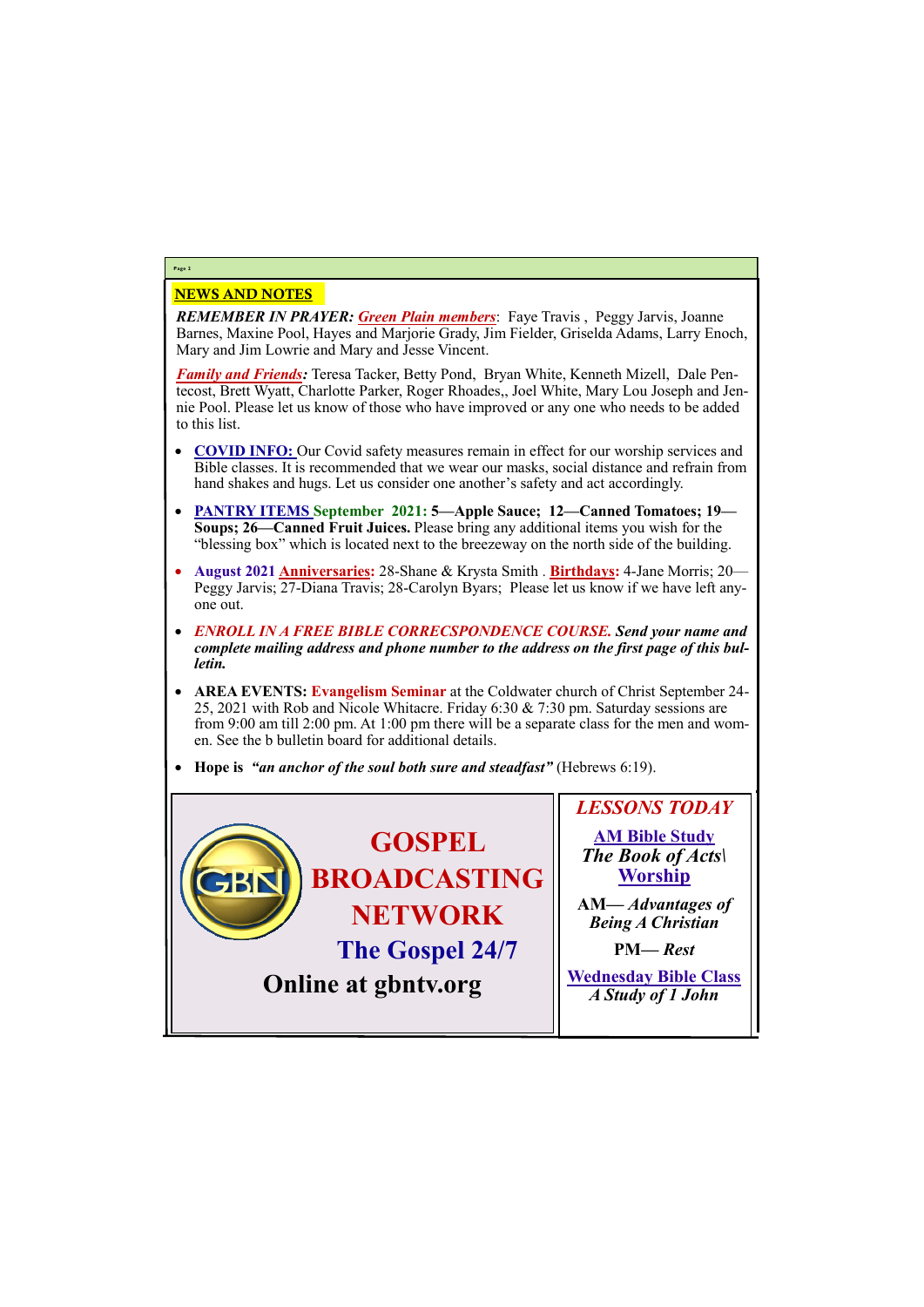**Page 3**

cleansing blood of Jesus. One who is willing to hear the good news of salvation revealed in the New Testament and, who is willing to accept the divine testimony that Jesus is the Christ the Son of God (John 8:24), may then repent of sins (Acts 17:30), confess faith in Christ (Romans 10:9-10), and be baptized (immersed in water) into the death of Jesus thus spiritually reaching the blood of Jesus which washes away sin (Romans 6:3-4; Acts 2:38; 22:16; Revelation 2:10 Please read these passages carefully). As one saved by the blood of Jesus lives faithful to his or her Lord one may face wither death or the coming of Christ with confidence knowing he or she is ready to go. 1 John 2:28 reads, *"And now, little children, abide in Him, that when He appears, we may have confidence and not be ashamed before Him at His coming."* 

**Are YOU ready to go?** You can only truthfully answer yes if you have submitted yourself in obedience to God and are living as His faithful servant (See Hebrews 5:8-9).. If YOU answer, "not quite yet" we urge you to make that important decision before it is too late.

- $\Rightarrow$  Jesus Christ Died for the Church -Acts 20:28; Eph. 5:24-25
- $\Rightarrow$  The Benefit of a Spiritual Family Eph. 3:14-15
- $\Rightarrow$  Love for One Another is Found in the Church – 1 Peter 1:22
- 

 $\Rightarrow$  Forgiveness is Found in Church Fellowship – 1 John 1:7

*"...Behold, now is the accepted time; behold, now is the day of salvation" (***2 Corinthians 6:2).**

- $\Rightarrow$  Gratitude Shown by Consistent Fellowship - Acts 2:42
- $\Rightarrow$  Physical Needs are Met Thru the Church - Acts 4:34
- $\Rightarrow$  Peace and Harmony is Found in the Church - Rom. 15:5
- $\Rightarrow$  One Can be Worry-Free in the Church – Phil.  $4:6-7$
- $\Rightarrow$  Our Thankfulness is Shown by Giving  $-2$  Cor. 9:6-8
- $\Rightarrow$  Spiritual Support is Found in the Church – James  $5:13-16$
- $\Rightarrow$  Good Works Come from the Church Eph. 2:10

*(Continued from page 1)*

## **ARE YOU THANKFUL FOR THE CHURCH?**

In the letters to the churches of Rome, Corinth, Colossi and Philippi, the Apostle Paul expressed his deep gratitude for those congregations. He was thankful for their faithfulness, fellowship and spiritual growth. Even though these groups of Christians struggled with temptation and sin, Paul appreciated his relationship with the church. Can we say the same about ourselves? Are we thankful for the church? If so, how do we express our appreciation? Here are a few ways and reasons we should be eternally grateful for this great institution:

> Christ is the Savior of the Church – Eph. 5:23

> *-Jay Launius – 2020 Maud church of Christ Maud Texas*